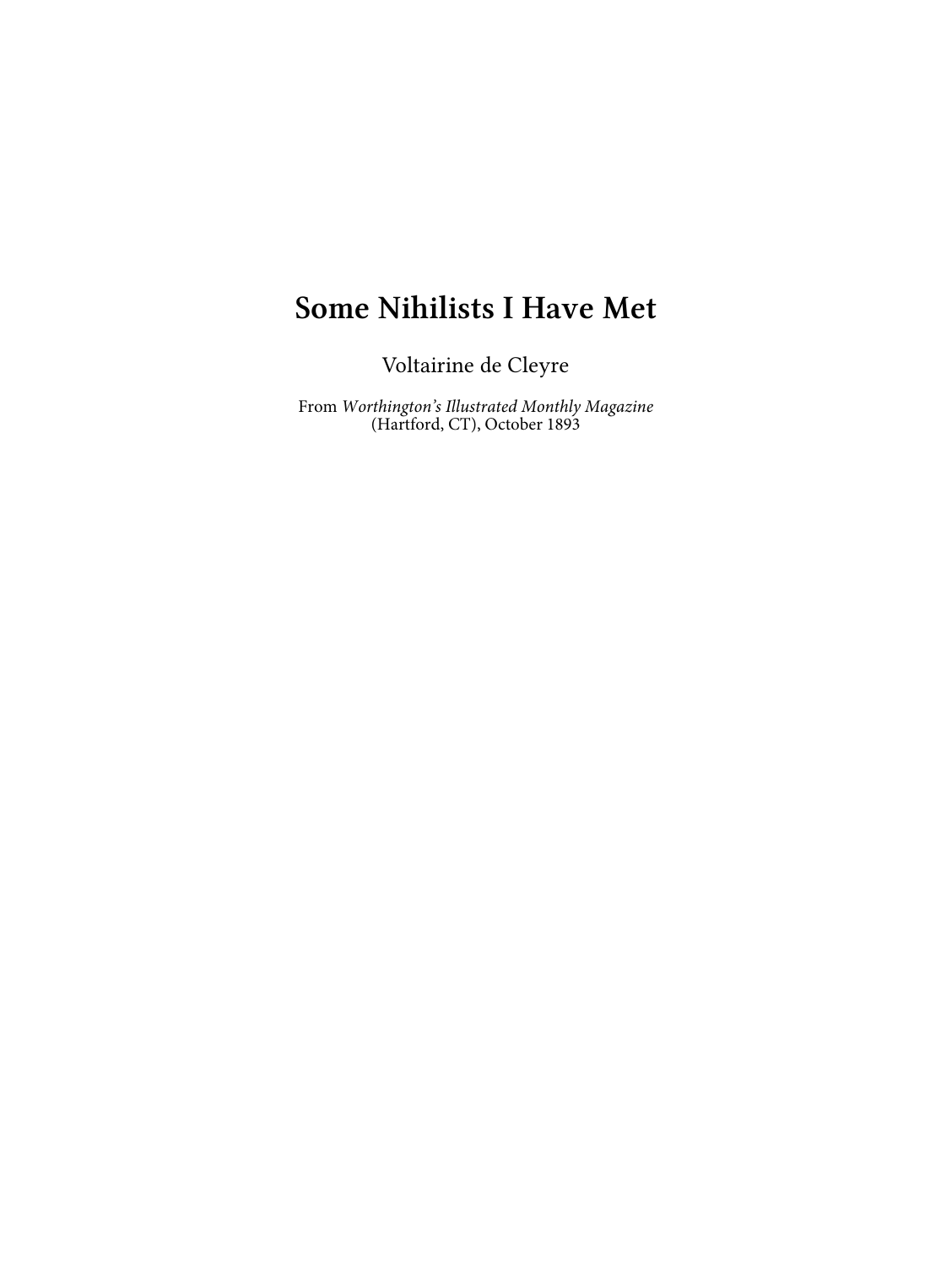## **Contents**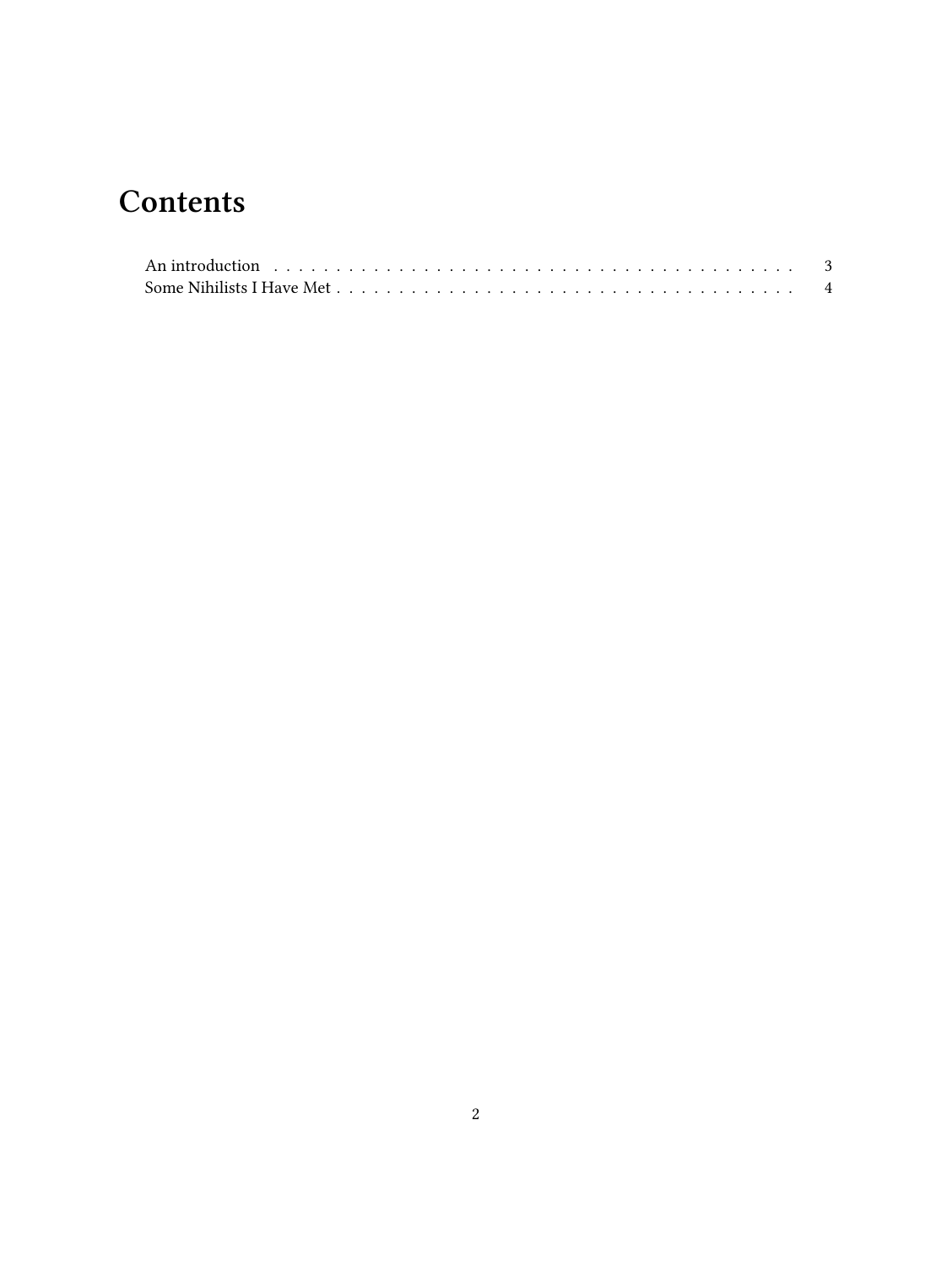## <span id="page-2-0"></span>**An introduction**

by Robert P. Helms, Philadelphia, May 2013

Voltairine de Cleyre (1866-1912) has drawn plenty of well-deserved attention in recent years by historians of anarchism, of feminism, sex radicalism, and atheism. My research for a book on the early anarchists of Philadelphia has caused me to understand ever more clearly why, during her life, she was considered an intellectual of very high stature, why she was respected by social reformers of many varieties for her body-and-soul dedication to helping and educating the poor, and why she was loved or even revered by fellow anarchists.

I spotted a magazine review in the *Brooklyn Eagle* of Sept. 26, 1893 (p. 4). The October issue of the short-lived *Worthington's Illustrated Monthly Magazine* was described in summary form, and midway through, it read, "'Some Nihilists I have Met' is an interesting paper by Voltairine de Cleyre, who exhibits a specimen of that sort of fanaticism even in America." The title gave me a healthy jolt, since I've never seen it in these many years of dissecting de Cleyre's remarkable life. No library has a complete set of *Worthington's* eighteen issues, but the one containing the article survives, in only one original copy, at the Connecticut Historical Society. The journal ran from January 1893 until June 1894, published by A. D. Worthington & Company of Hartford.

Nihilism is defined in *Le Petit Larousse* as "a revolutionary tendency of the Russian intelligentsia of the 1860s, characterized by the rejection of the values of the preceding generation." The logic of the term itself is that a nihilist reduces all non-empirical or prejudicial notions to nothing (*nihil*). It developed into a broad culture, originally from Ivan Turgenev's novel *Fathers and Sons* (1862) and the utopian novel *What Is To Be Done?* by Nikolai Chernyshevsky (1863), but the idea and use of the term lasted long after these seminal works. Historian Steven Cassedy summarizes Turgenev's version as "rigidly materialistic in its denial of free will and any spiritualistic dimension to human life," strictly scientific, and "egoistic in its rejection of any kind of a priori moral obligation." In Chernyshevsky it was a lifestyle and an attitude. Nihilism meant "ostentatious awkwardness, a studied indifference to attire and grooming, and a taste for shocking living arrangements." One reason why Nihilism had so profound an impact on Russian history is that no entitlement of nobility or royalty was recognized, including their right to live after causing widespread sorrow and death in the general population. Some nihilists went so far as killing Czar Alexander II by blowing his royal legs off with a dynamite bomb, thrown by Ignattii Grinevitskii on March 1, 1881.

In her story, Voltairine takes care to fictionalize her characters so that no real nihilist known to her in Philadelphia could be identified. However, certain traits hint toward comrades from whom she may have derived the characters. In 1893 she knew members of the Knights of Freedom, a controversial anarchist group involved in the labor movement and very militant atheism. Although in the present article de Cleyre mentions no Jews, all or most examples from her life and a large segment of all the nihilists were Jewish. The personalities we know of were young, barely born in the early days of Nihilism. By the time she wrote this, Russian anarchism and Nihilism had become very closely associated, and the terms were sometimes used interchangeably.

One nihilist in Voltairine's circle was Natasha Notkin, a very close associate who became a pharmacist at the beginning of the 20th Century. Born in Russia in 1870, Notkin identified specifically as a Nihilist, having arrived in the United States when she was fifteen. Sometimes called the "soul" of the city's movement, she was revered by comrades for her sober-minded organizing work, and we have evidence of her activism from around 1892 until 1917. Natasha was noted for her self-sacrificing dedication, being "married to the movement." She never made public speeches, but she was co-founder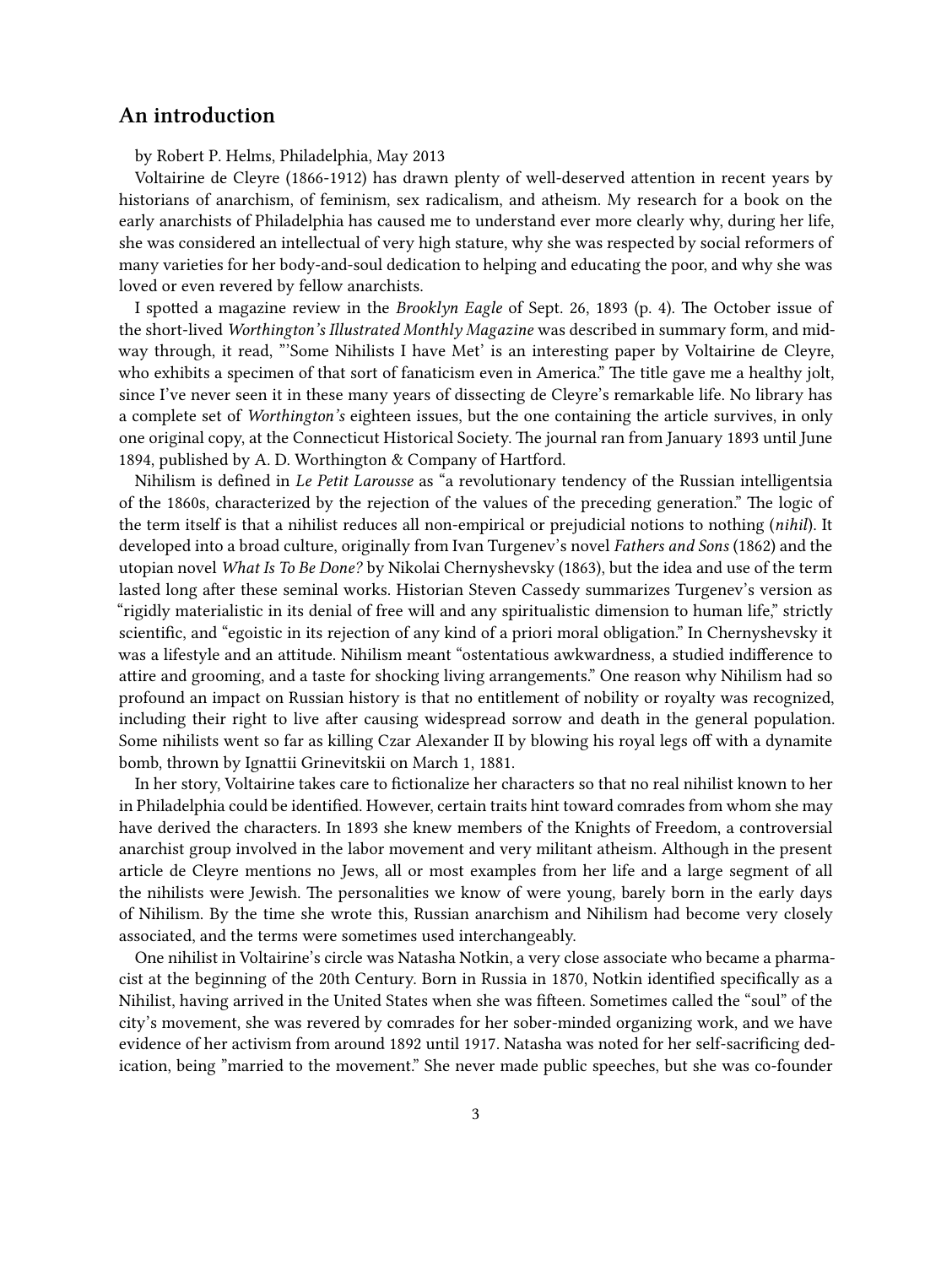of two important lecture clubs (Ladies' Liberal League and Social Science Club), she served as treasurer for many fundraising drives, and she would organize large, elaborate fundraiser balls, including the annual Russian Tea Party. She also served as the local agent for the key anarchist newspapers *Free Society* and *Mother Earth*, and paid for articles to be translated from European anarchist journals. Natasha Notkin was no publicity-seeker: although she was a publicly known, widely respected leader among the anarchists of a large city for some 25 years, we have only one image of her face (a quick sketch made by a mainstream paper's illustrator), and all of the quotes we have of her own words would fill up less than a single page. A young John Cournos remembered visiting her apartment, where the other visitors were "all sprawling about the floor of the sitting room, the men with their arms about the women." He found this shocking at the time. Notkin was already dead by 1930, but we know neither where she died, nor the cause of her death, nor what was done with her remains.

The best biographical source on Voltairine is Paul Avrich, *An American Anarchist: The Life of Voltairine de Cleyre* (1978). For Nihilism and related ideas, see Steven Cassedy, *To The Other Shore: The Russian Jewish Intellectuals Who Came to America* (1997); Franco Venturi, *Roots of Revolution: a History of the Populist and Socialists Movements in Nineteenth Century Russia* (1960); and Paul Avrich, *The Russian Anarchists* (1967).

This is the second reappearance of "Some Nihilists I Have Met." The first, with an earlier version of my introduction, appeared in *Social Anarchism* (Baltimore MD), Issue 37, in January 2005.

## <span id="page-3-0"></span>**Some Nihilists I Have Met**

by Voltairine de Cleyre

The word nihilist is so generally associated with darkness, secrecy, dynamite, assassination and blood, that had someone whispered five minutes before the encounter, "You are about to meet a Russian nihilist," I should, no doubt, have hastily retreated to the shelter of law-abiding domiciles, far from the dirty, tortuous, downtown quarter, where, amidst a labyrinth of alleys and deceitful little streets that mockingly led against walls, and then turned back into one another, I found myself one snowy afternoon, picking my way somewhat disgustedly with no very clear idea concerning my exact whereabouts.

One thing, however, was sure, I had been appointed on a committee to secure musical talent for a concert shortly to be given by a certain society, the proceeds of which were to be used for the purchase of turkeys for people who otherwise could not properly celebrate the Christmas feast. Having learned through devious channels of a new violin-wonder whose services were to be had for a reasonable consideration, I had at length obtained his address and gone in pursuit of him. It was indeed a pursuit. For half an hour I chased skulking lamp-posts, that on being captured mockingly stood forth without the shadow of a letter on them; signs that had grown so old in wind and weather as to be illegible; a few brick corners that seemed to say, "Here we are, and we don't need a name to tell you –we're plain enough without it," as indeed they were among such heaps of dirt and ruin; and finally, people who smiled vaguely, and answered me in a foreign language. At length I stopped perfectly still, leaned against a wall and said, "What next?"

My mouth and ears seemed to be two personalities, the latter being very much surprised to hear the English language in this town of "skis" and "ovitches," and the former very defiant and determined. It said slowly, "I shan't give up now; I surely will find Mr. W\_\_\_\_\_\_y." I lifted my eyes with a sigh and lo! strange mockery of this cynical quarter, there, precisely opposite, on a black sign with staring gilt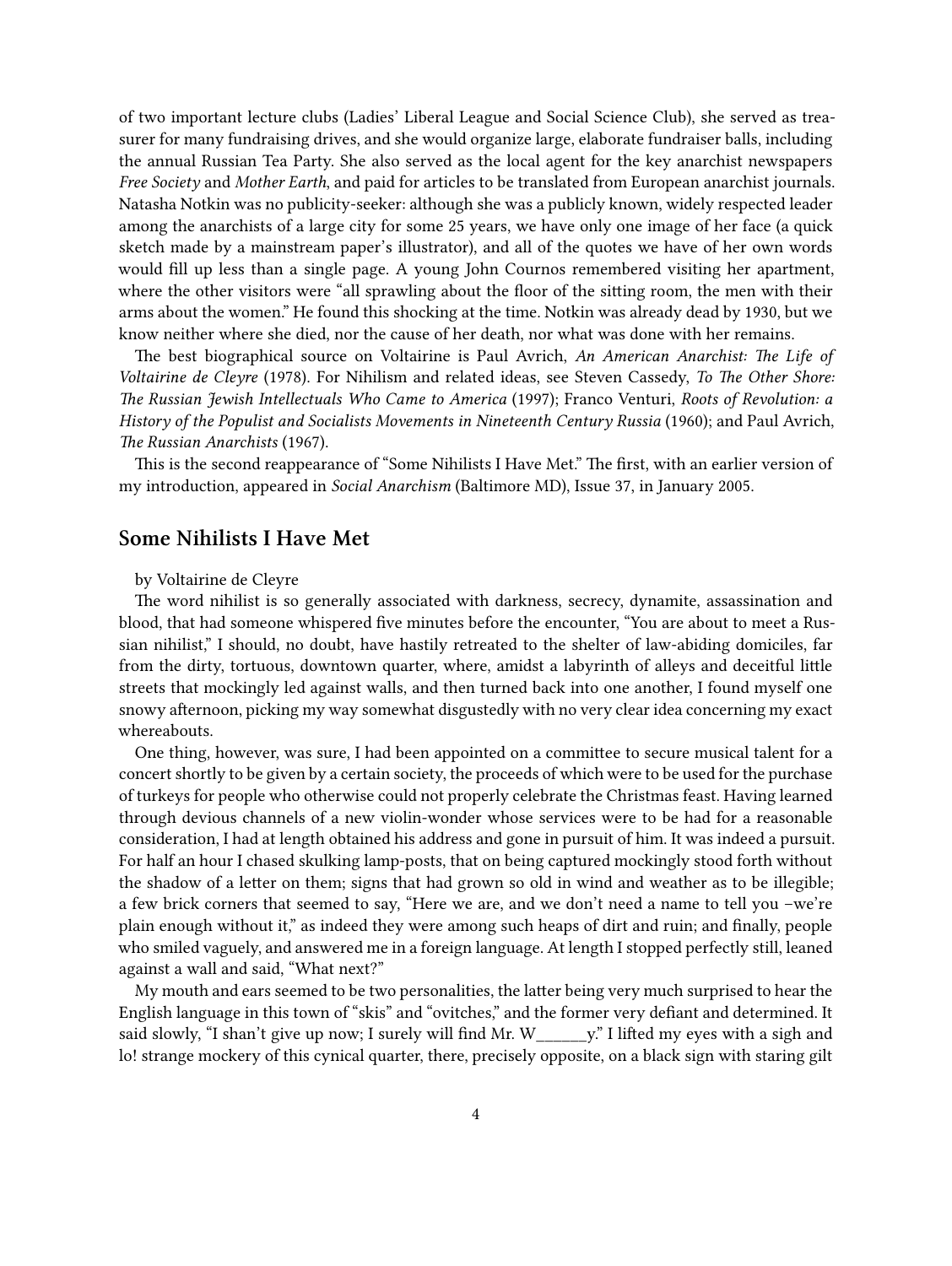letters was the very name which had so persistently and so successfully eluded me: "H. W\_\_\_\_\_\_y, violinist, concerts, lessons."

I went up the two white steps, the sepulchral steps which can never be omitted from the meanest tenement of old Philadelphia, and rapped loudly and long. A woman with bright red cheeks and a mass of curly auburn hair bushing astonishingly about her head, admitted me.

"Mr. W\_\_\_\_\_y was in. Walk up." Bless him for being 'in," I thought, as I climbed the steep, dark stairs; "my luck must have turned at last." The woman had left me to guide my self, only directing me to the first door on the left. As I stepped into the upper hall I heard a low cry, something neither human nor inhuman, that made me catch my breath. There were two or three wails, and then a sob was broken short; then the cries began in a lower key. I felt as if a cold wind had suddenly blown over me and frozen me to the floor. This, then, was the wonderful violin, this thing which cried and moaned just inside the room. I must have stood ten minutes listening when I felt some one behind me, and turned to hear the woman say, " Just rap, he's only playing by himself."

"Does he often do it—play like that?" I whispered under my breath.

She smiled; "All the time. The worst is, he gets up in the night. You'd think dead folks were crying in the room. Some people believe dead folks do play music, but I don't," she added, knocking on the door.

The wailing ceased as if the thing that cried had been startled and fled. Directly the door was opened and I was invited to enter. The room was neither small nor large, but oh! so bare! There was only a bed without pillows, a chair, a trunk, a table contrived from a dry-goods box, a stand piled high with books—over which lay the violin—and a music rack, back of which, on the floor, lay a mass of music. No heat, and the temperature dangerously near the freezing point. What wonder the violin wailed!

I see the whole picture now as it was photographed upon my memory by the cloudy, snow-luminous light that came through the curtainless windows, striking the staring walls and dark wood floor, and the tall figure in the center holding the magical bow. Certainly it was a homely face, one of the homeliest I have ever seen, in spite of the fine, Beethoven-like forehead that relieved it from any charge of stupidity.

Yet this very ugliness was curiously attractive. The square, prominent jaw with the wide, thin-lipped mouth was a character study; those small, light-intent eyes fascinated; and the Tartar nose, utterly ugly, somehow impressed one as having an individuality of its own that might, on occasion, express itself.

"I interrupted you," said I, by way of beginning "—it's too bad. I was luxuriating in the misery of those notes for nearly a quarter of an hour in the hall."

He flushed slightly; "You should have knocked; I was merely passing time."

"Was it an improvisation?" I inquired, curious to know what human heart had first cried so brokenly. "Oh, no," he answered, "it is a composition, the plea of a nihilist, a Siberian exile, to his jailer. There are words."

"Ah," I said, with interest, "do such compositions circulate generally, then?"

A real laugh went over the ugly mouth, and yet a laugh with more of sarcasm than pleasure in it. "Certainly not. It is a prison offense to sing them. All the same there are means."

"But," I suggested, "are they not dangerous? Were you not afraid to—to become implicated with nihilists?"

He drew himself up proudly. "I myself was one."

"What," I exclaimed, "you! A man with a soul for such music, can you believe in killing people? Do you think the czar should be assassinated?"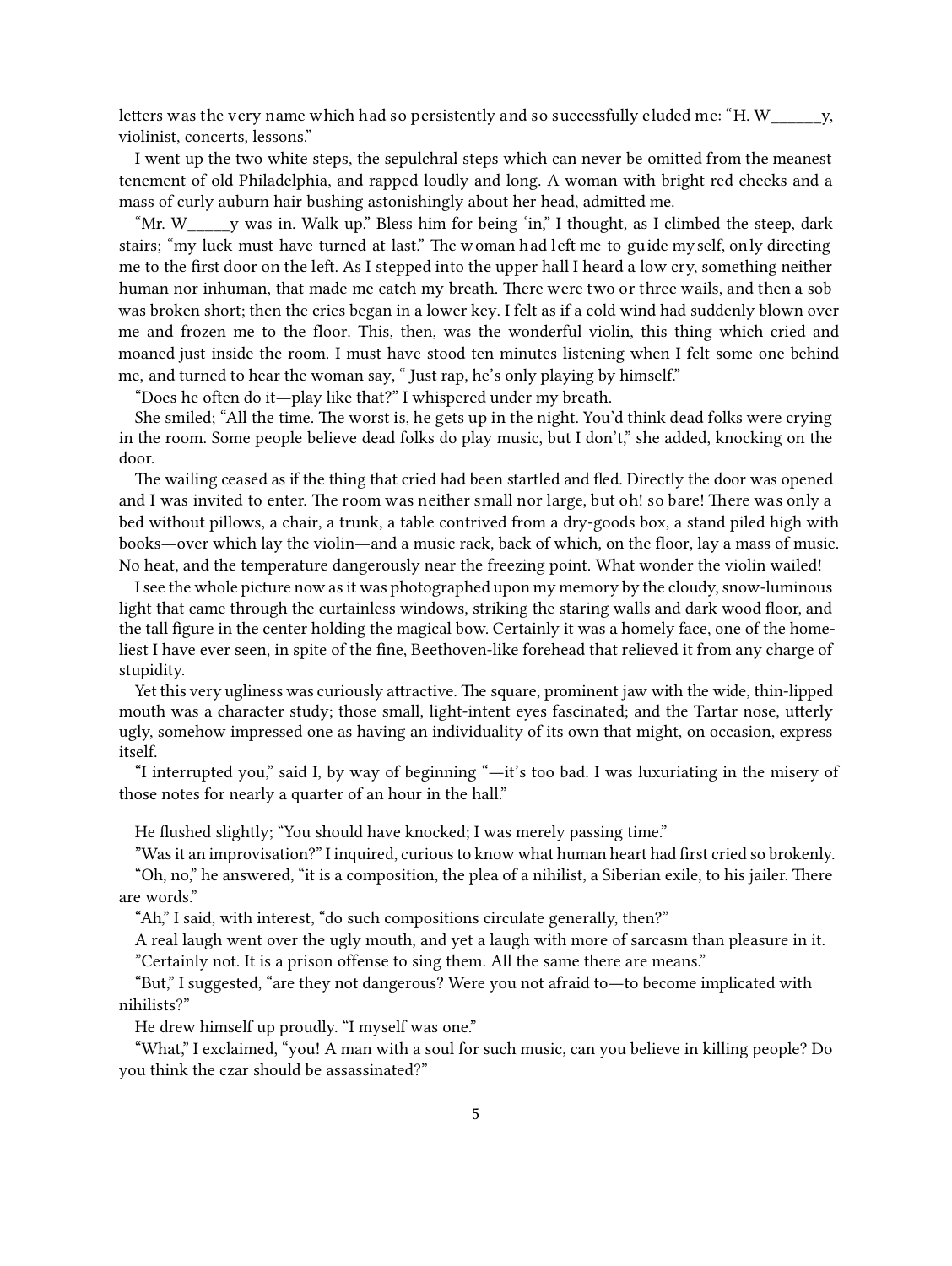The same sarcastic smile crossed his mouth. "Why should he not be assassinated? Thousands of people die every year merely for his pleasure. Is he any better than other murderers?"

"What do you mean by saying that thousands of people die for his pleasure? He does not kill anybody."

"I mean that the poor are taxed so high to pay for his palaces, that they die in their huts. Yes, I would be very glad to hear that the czar was killed, but not because I think it would help anyone living."

"Why then?" I queried, interested in the play of the ugly features.

"Why? Because it would be a crash that would make the people think. They do not think, they are asleep. Their bodies work, but their brains have never yet awakened. Another czar would come, and he, too, would have to be killed, until the people learn that it not to trade masters, but to have no masters they must work."

"But," I persisted, "why not in some other way? Why kill to teach them that?" He sighed and a sad light came into his eyes.

"You have no idea," he said, "there is tyranny in America, but it is nothing to Russia. The nihilists are not people who love fighting and killing; but it is the only thing left them. We are not allowed to read, or write, or print, or agitate. We must keep our ideas until we choke with them, even if we wade in misery to the eyes. For trying to help, the noblest and the best have been sent to Siberia. We must kill."

"How trying to help?" I said, "Surely not for relieving distress with—"

"Charity?" he broke in bitterly. "No, not that. But for trying to show that it is the injustice of the government which puts them so they need charity. For trying to tell them that if they straighten up, the czar can no more put his yoke on their necks. For that, not for charity." He picked up the violin, struck a few notes with his fingers, and added, "The Americans don't understand us."

"Excuse me," I said humbly, "I presume that this is true. I have never met a nihilist before."

"No?" and this time the smile was full of amusement. "I must have frightened you, then."

"Oh, no," I said, lying with much courtesy. "I have been very much interested, so much that I have neglected my errand." And I proceeded to engage his services, which was soon done, though inwardly I reflected that for a man in such quarters his price was rather high.

It was darkening, but the snow still gave a luminous whiteness to the dusk as he accompanied me to the door, saying: "Well, I hope you are not afraid of me. You would like us better if you knew us better. You ought to read Bakounine –do you read Shelley? He is the greatest English poet, but almost no one understands him. He lived five hundred years too soon. Will you shake hands? I never killed anyone. Thank you. I shall be exactly on time at the concert."

And he was. The virtues of the Russian character, like its vices, are mathematically calculable; every act answers the question why. Hence punctuality is assured.

This happened several years ago. Since then I have met so many nihilists whom the persecution of the Jews has driven out of Russia within the last ten years, and found them all so much like other people that the word has lost all its terrors. Just now there comes before my eyes the quiet face of the little woman with large blue eyes, who sat in my study one morning, and in the most placid voice related how, as a child, she had carried messages across the city from one of the dreaded terrorists to another, without molestation, because, as she said in her queer English, "the police would not expect a child;" and again, when the officers had searched the house, she had lain with the prohibited books under her pillow, "because even they are polite, more or less, and will not come into a girl's room if she is in bed, unless they expect her very much."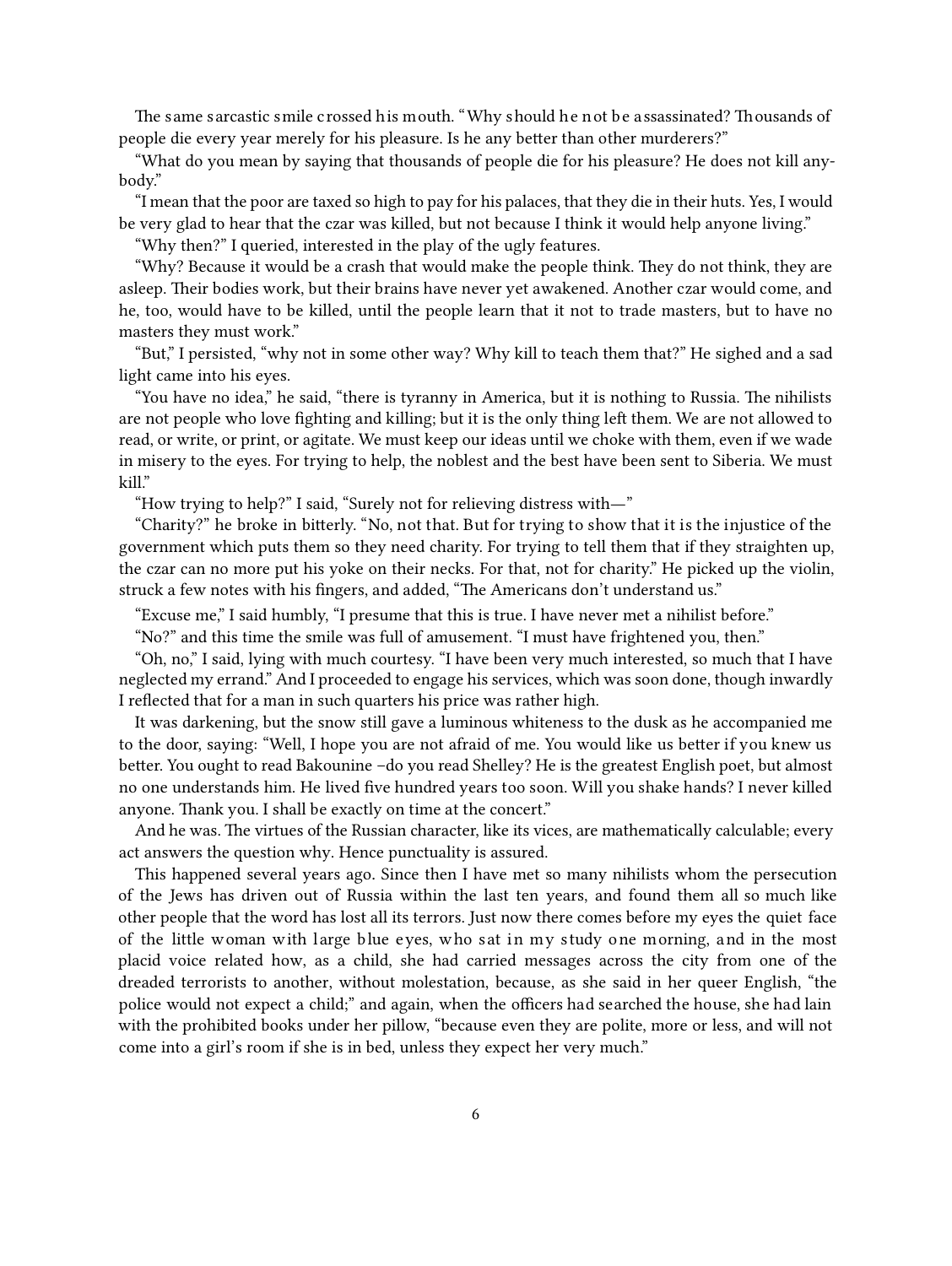This she had done because of a much-loved brother, an ardent nihilist, and quite without the knowledge of her father, himself a public official.

Not long ago she returned to Russia, and I sometimes wonder if, escaping the famine and plague, she may yet travel the long way to the Siberian prisons.

Of these so much has lately been written, of their loneliness, their deprivations, their inaccessibility, that one would say the word despair must finally be written on the heart of him who enters there.

Yet I have met one who escaped even from there; one who had scaled the fearful walls of the Russian prison, crossed the lonely deserts of snow, through the passes of the Altai mountains, and finally reached Japan from which he sailed to America. One would naturally expect something bold, daring, shrewd, or strongly self-assertive in the person of the man who had accomplished such miracles. But none of these are evident in this short stoutish, sandy-complexioned, curly-haired fellow, with the prominent nose and jaw of the Slavic races. Very quiet, very much averse to talking even with his friends, but absolutely impenetrable to strangers, and much given to pessimistic contemplation. I should not be surprised to learn that he had committed suicide, for he is woefully disappointed in America, being wholly unfit for its sharp commercial push and scramble.

Not so with my young friend, the medical student, a person of surprisingly quick intellect and disputatious inclinations. After delivering her letter of introduction to me one summer afternoon, she commenced an attack on an inoffensive Y. M. C. A. member who chanced to be present, and speedily drove him into a corner concerning the existence of God. She next disposed of the marriage problem, Henry George's land-tax scheme, the advisability of eating meat, of women wearing short hair and a pantaloonish substitute for skirts, each in "one round." The expression is apropos; mentally speaking, she has on boxing gloves all the time, and is ready to spar on any known subject with the greatest mental athlete. She has a romantic history. The child of orthodox Jewish parents who forbade her all education, she naturally rebelled, and, to escape them, married at the age of eighteen a young nihilist, passionately devoted to her, but whose affection she but faintly reciprocated.

The marriage, however, was a compromise with authority to make her way to America, a female minor being subject to her father, if unmarried, and to her husband, if married.

Neither her husband nor herself believed in the binding efficacy of any ceremony, however; and after two years of wedlock she concluded to take up life alone. She had been swept into the storm of struggle between living with a husband she did not love, for his sake, or obeying her desire to live alone and be free.

I fancy it was a little hard to give up the woman he so dearly loved, though he did not believe in perfect liberty.

However, he did it with tolerable grace, and they greet one another as mere comrades now. He still retains his nihilistic enthusiasm, ingrained in all his life. But she has left it behind as a cast-off shell; indeed, she has a faculty of casting her coat of ideas quite regularly, withal remaining a very attractive and interesting person, in spite of inconsistency.

One thing, however, is very shocking to American feelings among all these people: an utter absence of filial affection. And yet, it is mathematically calculable; given the facts of utterrigidity, conservatism, and intolerance on the part of the parents, a tendency to curb every aspiration towards change, a resolution to put the garb of the seventeenth century on the back of the nineteenth, and, as a result, "it is impossible that we should love our parents," they say. At first they regard as hypocrisy all evidences of attachment between American parents and children. After time, however, larger influences of a freer life unconsciously mould them over, and now among all those who have come into the circle of my acquaintance I remember very few who, from ardent state-haters, furious social reformers ready to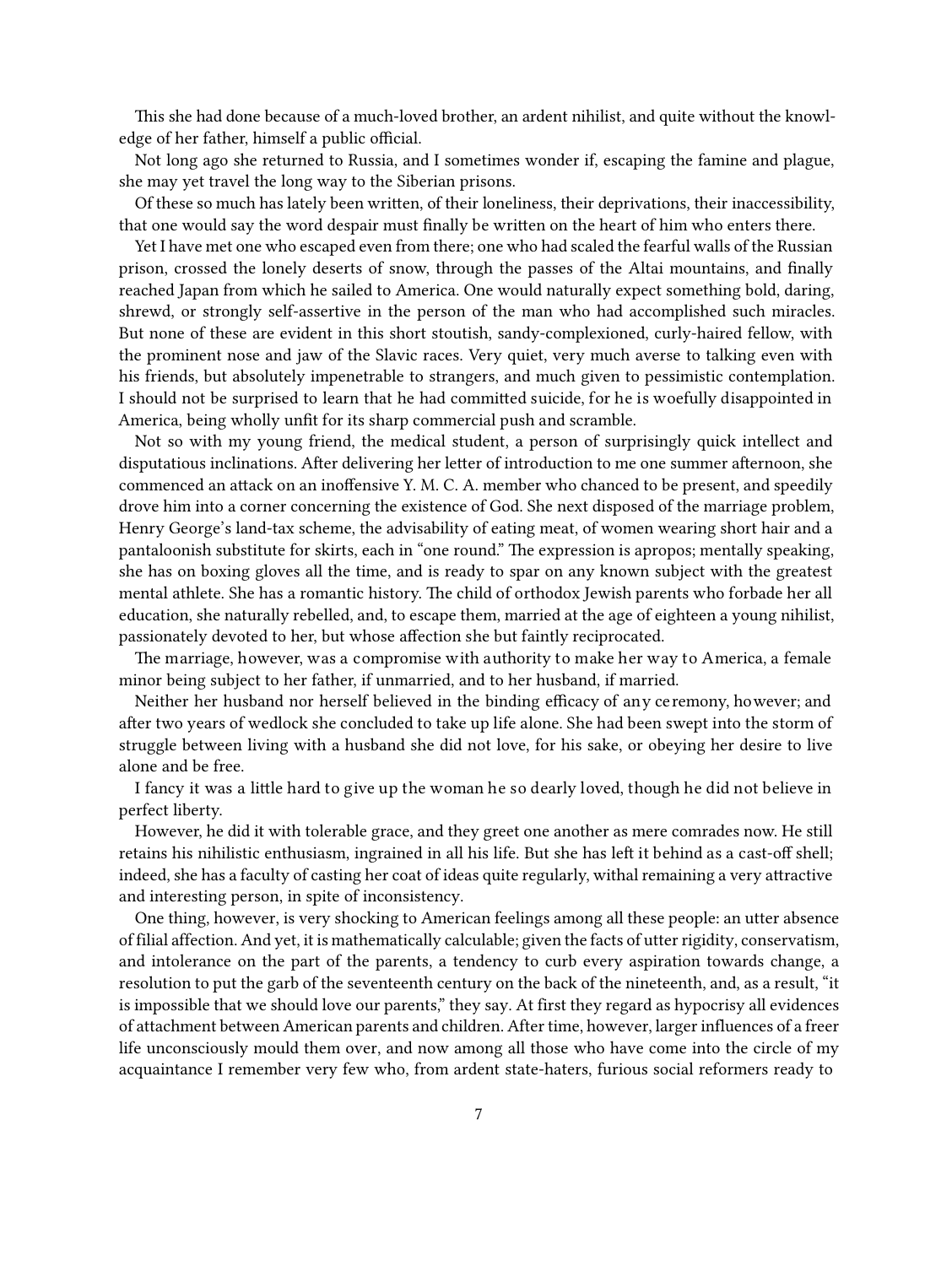compel the world into a social paradise laid out on paper, even at the point of a bayonet, have not now become ambitious, make-the-most-of-it people, arrived at the conclusion that if the world is bound to perdition it will go in spite of them, and, if salvation is in store, it will save itself according to some gigantic evolution, whose form is yet dimly seen by the human mites whose lives are weaving into it.

At present, I remember one face only, a wild, burning face, utterly unsubduable, which stands out in never-surrender prominence.

I saw it in an artist's gallery in the West, where this strange personage was posing as a study of a bandit.

Imagine a small, lithe figure, sinuous as a serpent, a pointed face lighted with tremendous lights of fire, a nd s unset, a nd r unning w ater g leams, i n t he d epths o f e yes n ow s omber, n ow glowing under heavy brows; long, loose-curling hair falling to the shoulders, a picturesque dress of whiteembroidered blouse, dark pantaloons and silken sash, and a voice quick and vibrant as the motion of a cobra's tongue.

We entered into a conversation concerning a total vegetarian diet; and, to my astonishment, this singular being declared that for eight years he had eaten nothing but raw food, vegetables, and fruit, and for the last two years fruit alone.

He had been living near to Nature indeed; in the summer he slept upon the ground, in the winter, in a blanket on the floor; had done so for seventeen years. On questioning what had led him to so strange a life, he answered,"Because I want to be free. Isaw that men were slaves of their own artificial needs, out of which have grown so many oppressive laws, systems of production, and so forth. I did not wish to work for any one else, nor to slave nine or ten hours a day to gratify a need which is only imaginary. The chief causes of this foolish industry are the need for food and clothing. Civilization, so called, seems to have a rage for every possible compound, healthy or unhealthy, beautiful or ugly, so that these increase the necessity for toil. I said to myself, I will learn to live on little, to overcome the need for so many changes of clothing, and I shall be free. I have done so. I can live very comfortably on eight cents a day, and I do not starve on five. Then you see I love what is beautiful. A fruit dinner is beautiful to look at. Mr. C. (the artist) would even like to paint it. But suppose he paints a carnivorous dinner, is there anything about it? No woman need slave over the stove to prepare my meal, and there need be no dishes to wash afterward. Oh, one escapes a great deal of slavery. One's blood is never overheated, nor subject to internal changes; winter and summer I dress the same and am never too hot or too cold. I have my time to see, to study, to think. When I do work it is because I wish."

"But suppose everyone should do so?" I said at last, "What would life amount to? What would be accomplished?"

He laughed musically, and stepping to the window, pointed to the street below, where the workmen were going home, swinging their empty dinner pails.

"There they are," he said, "look at them. What are they living for? To build a city. Look at it, look at those bricks, these cobble-stones, those wagons, and the dirt everywhere. Down there it is dark already. Do you see anything beautiful anywhere? What is the use to build such a thing? Better to put a bomb under it all and blow it up."

"Look at them," he continued rapidly, "all running, running here and there, and swallowing mouthfuls of filthy air at every breath. That is what they call business –having an aim in life! The animals are wiser."

"Why do you stay in the city?" I inquired.

"I intend to leave within two weeks," he answered. "I wish to dispose of my library first. Another of the evils of civilization—books. It is a good chance, though, for anyone who wants them."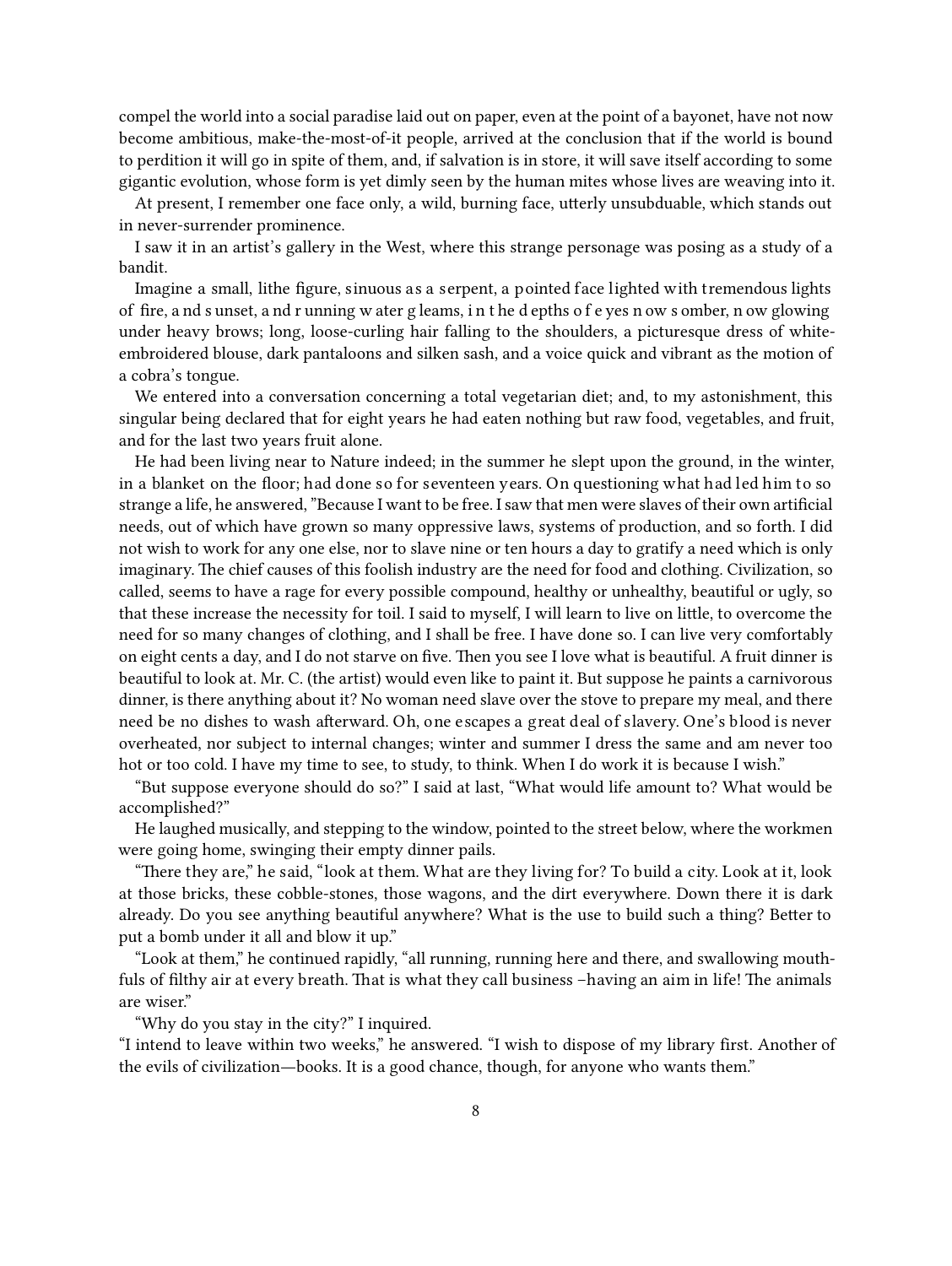Having something of a relish for book sales, and being, moreover, curious to see what manner of place my new specimen inhabited, I took the opportunity to say I would examine the books.

A short walk, which took away my breath, since I was obliged to trot half the time in order to keep up with the swift glide of my companion, brought us up next door to a police station.

We entered a small, dark room lined with glass jars filled with various liquids arranged on shelves, and, near the floor, little closets with mysterious locks. "My laboratory," he said with a wave of his hand "—bargained for. The books are upstairs."

He ushered me into one of the fairest rooms, draped in white; paintings and sculpture adorned the walls and niches; there were a few pieces of elegant furniture, and on one side, some five hundred books in a neat case.

The whole was pervaded with a scent of roses. "How beautiful!" I exclaimed involuntarily.

"Not at all," he answered. "Only a makeshift. When I get my home in the woods it will be beautiful, but art is not possible in a city."

"But what good will it do for you to go off alone?" I said; "You certainly have beautiful ideals, but if you isolate yourself, how will it help humanity?"

He snapped his fingers. "Always that," he answered; "I reform myself; that is the beginning of reform, self. When I have accomplished it perhaps I shall return and teach others." He glided around the room and added, "Yes, anyway I shall come back some day. he Americans are a lot of cowards, but some day they will talk justice, too. When it begins—perhaps here in New York, in Chicago, or Philadelphia

—no matter where, there will be work to do and I shall be there!"

His five white teeth jutted savagely over the lower lip.

"Well, do you wish any of my books?" I had chosen a few, and, finding no further excuse for remaining, reluctantly turned to go. As we were passing through the "laboratory," my strange acquaintance asked, "Do you want to see water burn?" and taking some metallic substance from a jar he threw it into a small dish of water. A brilliant blaze shot up and burned for several minutes. In its glare the wizard face laughed silently. "See," he said, "how I could burn the Pacific Ocean."

"Wouldn't that be a big contract?" I returned.

"There are other things I would prefer to burn. Well, good bye. We shall not meet again." And we did not.

Mr. C. afterward told me he had left San Francisco, to no one knew where. He had, however, a different theory to explain his bandit's misanthropy.

He was in love once, C. explained, and wanted the girl to go and live with him on uncooked food. She declined, and he has foresworn civilization ever since.

"Ah, the usual woman in the case." And I went away musing on the freaks of passion, my thoughts returning often to the wizard face with its prophetic, silent laugh lit by the burning water.